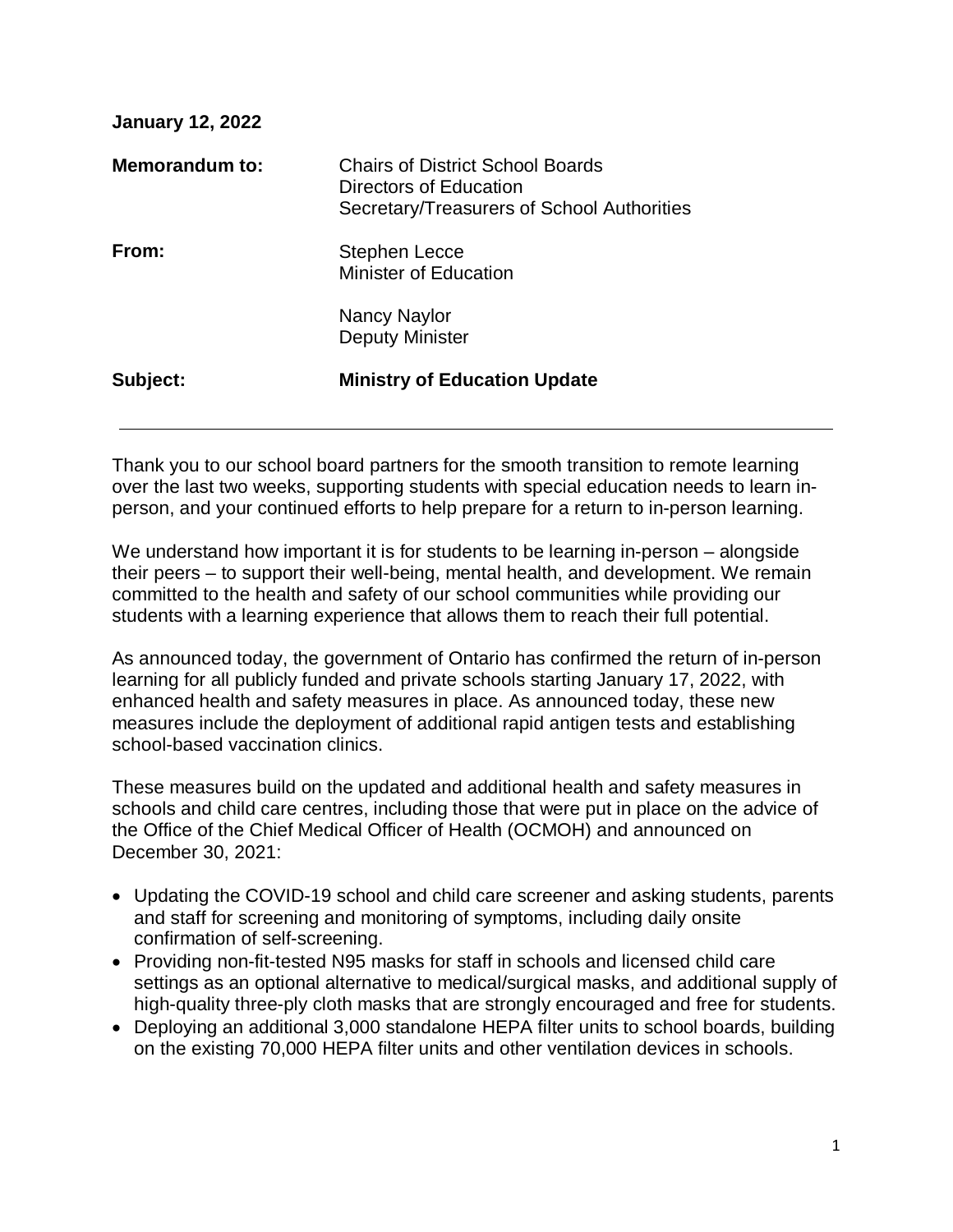- Temporary measures to reduce contacts, including pausing indoor high contact and high intensity extra-curricular activities, and cohorting measures for elementary students during recess and outdoor breaks.
- Guidance for school boards to minimize school closures related to absenteeism (i.e. rotating/planned remote days if needed) and;
- Guidance related to ongoing supports for virtual learning, including opportunities for students who choose to transition to virtual learning in the short term.

As we adapt our pandemic response to the evolving health environment, based on advice from the OCMOH, we are providing an update on key measures that will support a return to in-person learning and continuity of learning for students.

We ask that you continue to reinforce and communicate the importance of these measures to students, staff, and parents/guardians.

School boards are permitted to move to a regular timetable for secondary unless otherwise directed by their local public health unit (PHU). School boards are encouraged to continue to work with local PHUs to assess an appropriate timetabling model for secondary schools for February 2022 or earlier.

Before and after school child care programs will reopen in alignment with the return to in-person learning on January  $17<sup>th</sup>$ , 2022 and the provision of emergency child care for school-aged children will end on January 14, 2022.

## **Enhanced Health and Safety Measures and Guidance**

In follow up to the health and safety measures in schools communicated on December 30<sup>th</sup>, 2021, the Ministry, based on the advice of the OCMOH, is providing further updates to enhance guidance to school boards to support the return to in person learning.

New and updated measures and guidance will supplement and build on the existing 2021-22 school year health and safety measures to ensure as safe and healthy a school environment as possible, as outlined in the COVID-19: Health, Safety and [Operational Guidance for Schools \(2021-22\).](https://www.ontario.ca/document/covid-19-health-safety-and-operational-guidance-schools-2021-2022)

# **1. Vaccination**

With the rapid spread of the Omicron variant and schools re-opening next week, there is a strong need to get students and staff vaccinated as soon as possible. Vaccination continues to represent the most effective strategy to protect Ontarians from COVID-19, and vaccination rates for school staff and eligible students continue to rise. As of January 10<sup>th</sup>, 2022, 47.0% of children aged 5-11 have received a first dose of the COVID-19 vaccine, and 82.6% of youth aged 12–17 are fully vaccinated with two doses of the COVID-19 vaccine.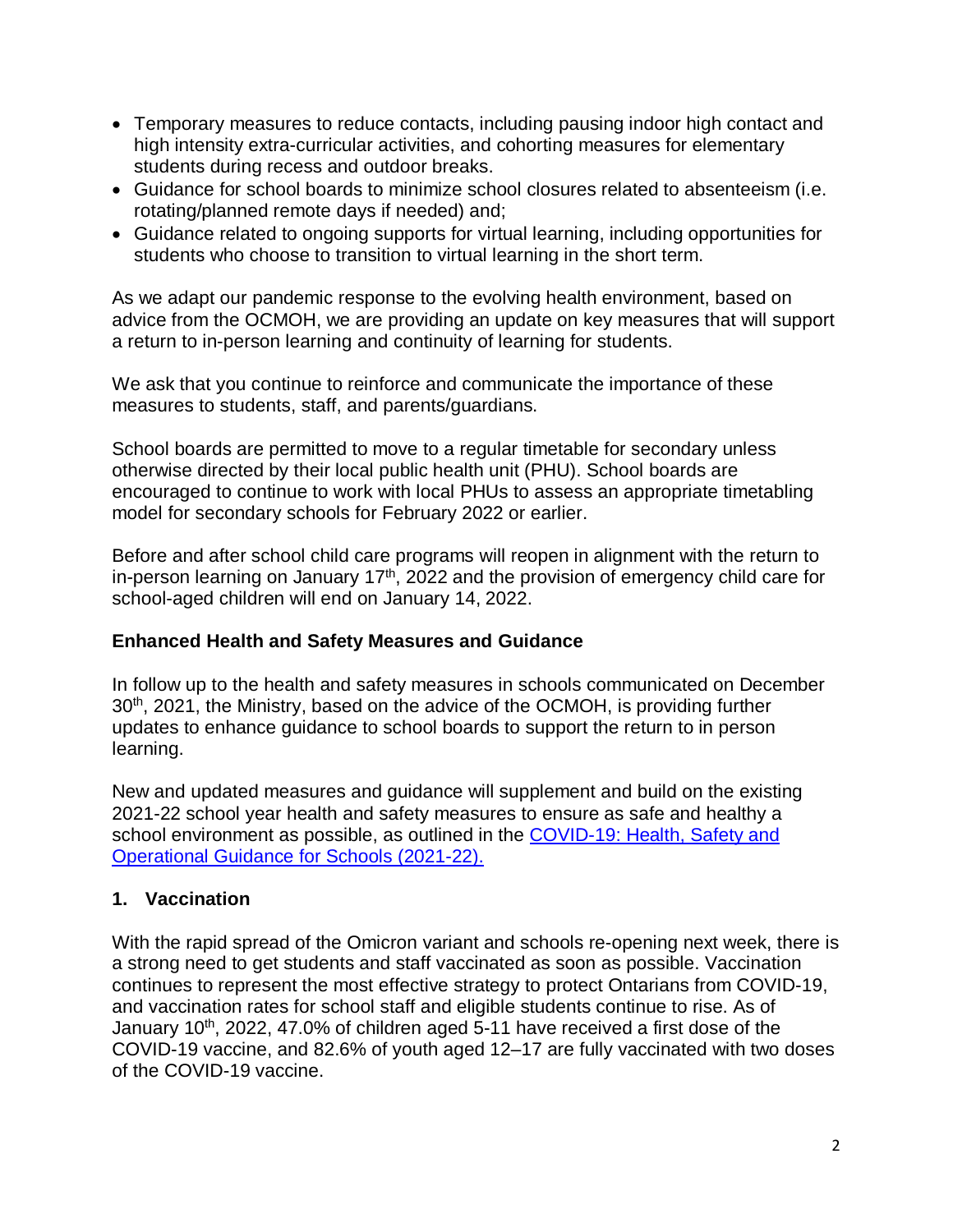As Ontario's vaccine rollout continues, we are increasing efforts to encourage greater uptake of vaccination for children aged 5-11. We are asking school boards to continue to work closely with their PHUs to support planning for COVID-19 vaccine clinics, and take the lead in outlining the importance of getting vaccinated as a means to support schools staying open and keeping staff, children and communities safe.

#### *Students*

To support greater uptake of vaccination for children 5-11, PHUs and local school boards are encouraged to work together to plan for vaccine clinics that are targeted towards this population. PHUs and school boards are asked to add vaccine clinics during the school day. Students will require parental consent for these clinics. School boards are asked to distribute consent forms to parents and work with PHUs to identify schools that would be good candidates for clinics, based on student vaccination rates and parent consent rates.

PHUs and school boards are also encouraged to continue to plan for school-focused clinics which may operate before and after school hours, either in schools or in other sites.

School boards are expected to work with local PHUs and share documents and other information with families, such as the Ministry of Health's [COVID-19 Vaccine](https://www.health.gov.on.ca/en/pro/programs/publichealth/coronavirus/docs/vaccine/COVID-19_vaccine_info_sheet_kids_5_11.pdf)  [Information Sheet: For Children \(age 5-11\), COVID-19 Vaccine Information Sheet \(age](https://www.health.gov.on.ca/en/pro/programs/publichealth/coronavirus/docs/vaccine/COVID-19_vaccine_info_sheet_kids_5_11.pdf)  [12+\),](https://www.health.gov.on.ca/en/pro/programs/publichealth/coronavirus/docs/vaccine/COVID-19_vaccine_info_sheet_kids_5_11.pdf) sample [COVID-19 Vaccine Children/ Youth \(Age 5-17\) Consent Form](https://www.health.gov.on.ca/en/pro/programs/publichealth/coronavirus/docs/vaccine/COVID-19_vaccine_consent_form_youth.pdf) and other resources available at [https://covid-19.ontario.ca/covid-19-vaccines-children-and-youth.](https://covid-19.ontario.ca/covid-19-vaccines-children-and-youth)

In particular, school boards will be required to:

- i) Distribute and collect information and consent forms;
- ii) Identify initial school locations to host vaccine clinics based on consent forms collected and discussions with PHUs;
- iii) Identify other school locations that can serve as vaccination hubs for multiple schools/community that would support broader student and family access; and
- iv) Provide necessary resources to make space available in schools for vaccination to take place during the instructional day, and support local PHUs in planning efforts, including communication to families.

We ask that school boards initiate work with local PHUs as soon as possible to support planning and implementation.

## *Staff*

The Ministry has been working over the last few weeks to support enhanced and ongoing access to vaccinations, particularly boosters, for school and education staff leading up to the return to in-person learning.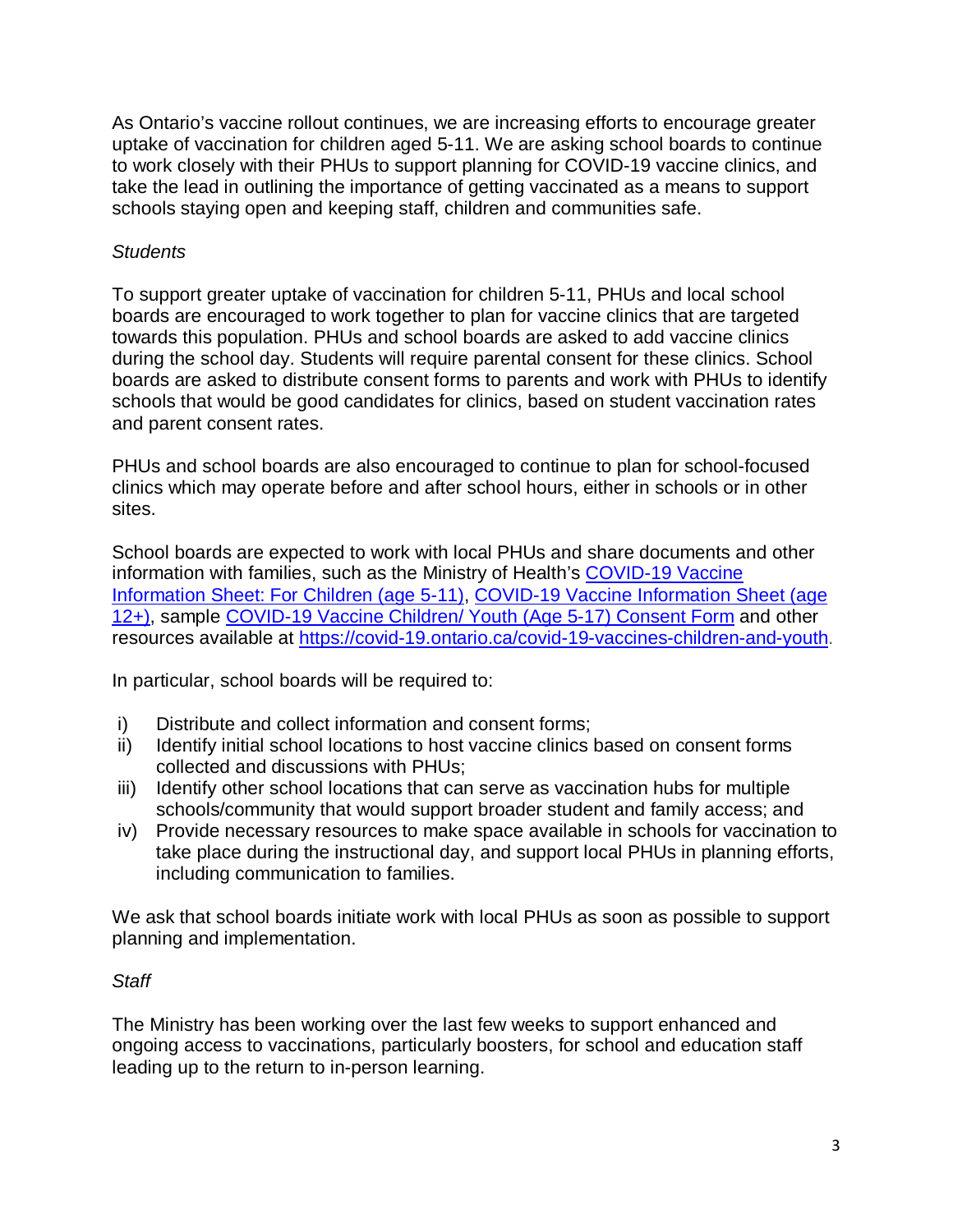School boards should continue to promote booster dose opportunities for all education staff.

# *Vaccination Disclosure Attestation Monthly Reporting*

As a follow-up to the *Third Dose Opportunities for Education and Child Care Staff* Memorandum issued on January 6, 2022, the Vaccination Attestation Summary Reporting Template, attached to this memo, has been updated from version 4 to version 4.1.

The template now includes one new reporting element in each of the three sections of the Reporting Template to capture individuals who are subject to the vaccination disclosure policy and who have received a booster dose, called "Total number of individuals who have attested to having received a COVID-19 vaccine booster dose". This new element can be found on lines 13 or 14, depending on the section of the reporting template.

While the completion of the full monthly reporting template has been waived for the month of January as school boards continue to support their students during this remote learning period, there is interest in collecting information on booster dose coverage sooner. School boards are requested to use version 4.1 and **only complete three cells** (D25, D42 and D60) and then return the completed template to the ministry by **January 20, 2022** to the vaccination attestation inbox.

General reminders:

- In addition to the modified submission due January 20, 2022, school boards must submit data to the Ministry of Education on a monthly basis, by the first Friday of the month (e.g. Feb 4, Mar 4, Apr 1, May 6, Jun 3).
- Reporting templates should continue to be submitted to the following email address: [vaccinationattestation.edu@ontario.ca](mailto:vaccinationattestation.edu@ontario.ca) using the following naming convention: VaccinationAttestation Reporting Period Date School Board Name.xls, for example: VaccinationAttestation\_February 4, 2022\_Toronto District School Board.
- School boards should also continue to publicly post aggregated, depersonalized board-level on a monthly basis, by 5 calendar days following the monthly reporting date to the ministry.
- School boards must not provide any identifying information to the ministry and should communicate to all individuals who are subject to the school board's policy that information will be shared with the ministry in aggregate form.

If you have any questions regarding the revised Reporting Template, please submit them to [vaccinationattestation.edu@ontario.ca.](mailto:vaccinationattestation.edu@ontario.ca)

## **2. New guidance for schools/child care and local public health**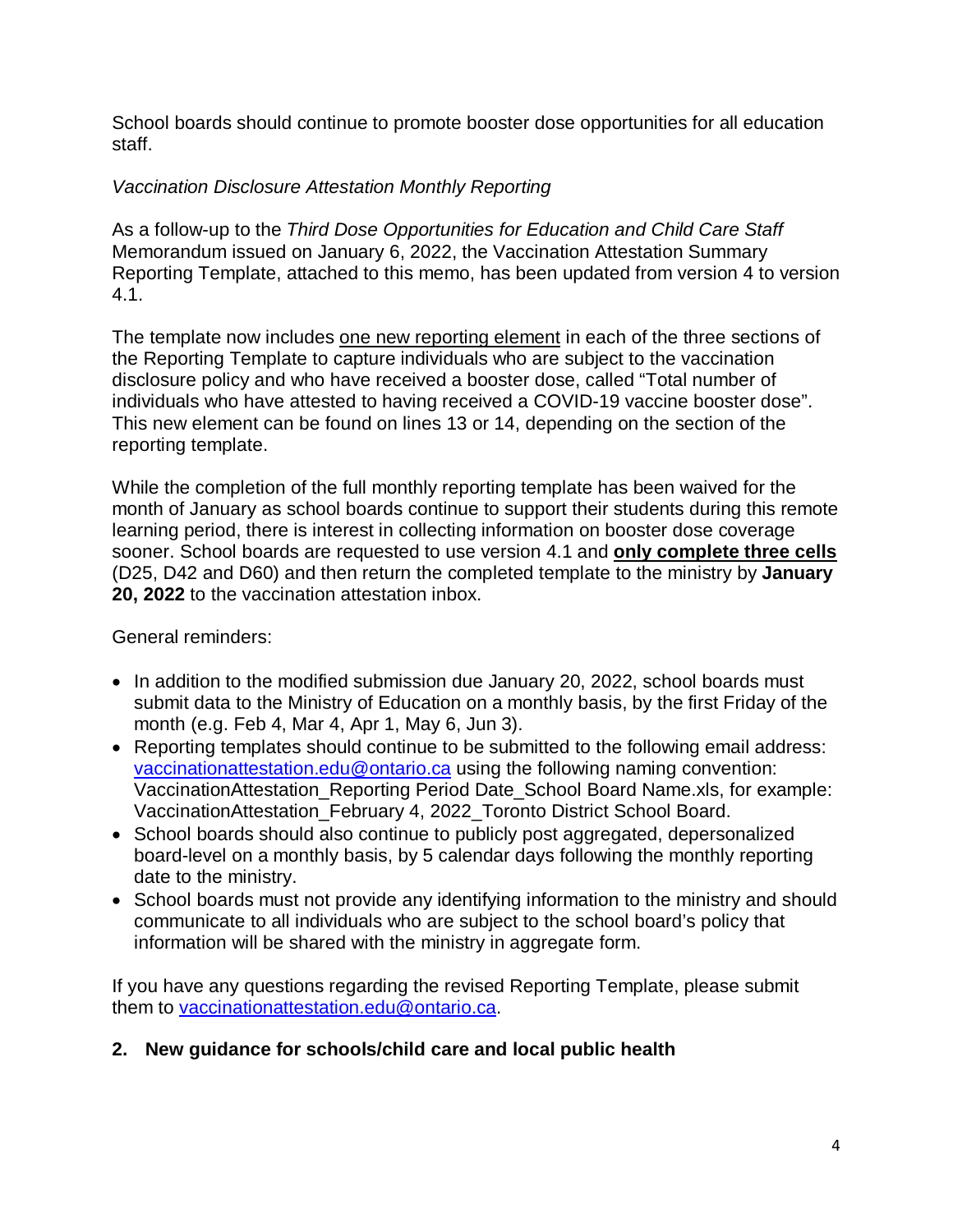Per the government's announcement on December 30, 2021, In response to the evolving situation related to the COVID-19 Omicron (B.1.1.529) variant of concern (VOC), the Ministry of Health has provided interim public health guidance on case, contact, and outbreak management for schools and child care settings, including updated guidance for enhanced screening using polymerase chain reaction (PCR) and rapid antigen testing (RAT) (contingent on provincial supply)

For further information please review new guidance [COVID-19: Interim Guidance for](https://www.health.gov.on.ca/en/pro/programs/publichealth/coronavirus/docs/school_childcare_guidance_omicron.pdf)  [Schools and Child Care: Omicron Surge Guidance](https://www.health.gov.on.ca/en/pro/programs/publichealth/coronavirus/docs/school_childcare_guidance_omicron.pdf) which is now available on the Ministry of Health's (MOH) website.

# **3. Reporting and monitoring of school impacts**

To support ongoing monitoring and transparency related to COVID-19 impacts on schools, the ministry will be requiring schools to monitor their own absenteeism rates and report on student and staff absences, and school closures, daily through the absence reporting tool (ART). This tool, formerly used to report confirmed cases of COVID, will be reissued shortly to support this reporting.

Schools should begin reporting in ART starting on January 19, 2022. Data will begin being published on Ontario.ca starting January 24, 2022.

Given the widespread transmission of the Omicron variant and changes to the provincial testing approach, schools and child care operators will no longer be routinely notifying families of positive cases or if an individual is absent due to symptoms associated with COVID-19.

If absenteeism rises to a defined level (approximately 30% above their baseline) in schools, principals are required to notify their local PHU.

When a PHU receives information from a school principal or child care operator regarding absenteeism, or other required reporting under the [Health Protection and](https://www.ontario.ca/laws/statute/90h07)  [Promotion Act, R.S.O. 1990, c. H.7,](https://www.ontario.ca/laws/statute/90h07) guidance outlined in the following documents and related protocols and guidelines should be followed:

- [Ontario Public Health Standards: Requirements for Programs, Services, and](https://www.health.gov.on.ca/en/pro/programs/publichealth/oph_standards/docs/protocols_guidelines/Ontario_Public_Health_Standards_2021.pdf)  **[Accountability](https://www.health.gov.on.ca/en/pro/programs/publichealth/oph_standards/docs/protocols_guidelines/Ontario_Public_Health_Standards_2021.pdf)**
- [Infectious Diseases Protocol, 2020](https://www.health.gov.on.ca/en/pro/programs/publichealth/oph_standards/docs/protocols_guidelines/infectious_disease_protocol.pdf)
- [COVID-19 Integrated Testing & Case, Contact and Outbreak Management](https://www.health.gov.on.ca/en/pro/programs/publichealth/coronavirus/docs/contact_mngmt/management_cases_contacts_omicron.pdf)  [Interim Guidance: Omicron Surge](https://www.health.gov.on.ca/en/pro/programs/publichealth/coronavirus/docs/contact_mngmt/management_cases_contacts_omicron.pdf)

Further information is being shared by the OCMOH to all local PHUs.

School principals can connect with the local PHU's school-focused nurse or other designated contact assigned to their school for further assistance.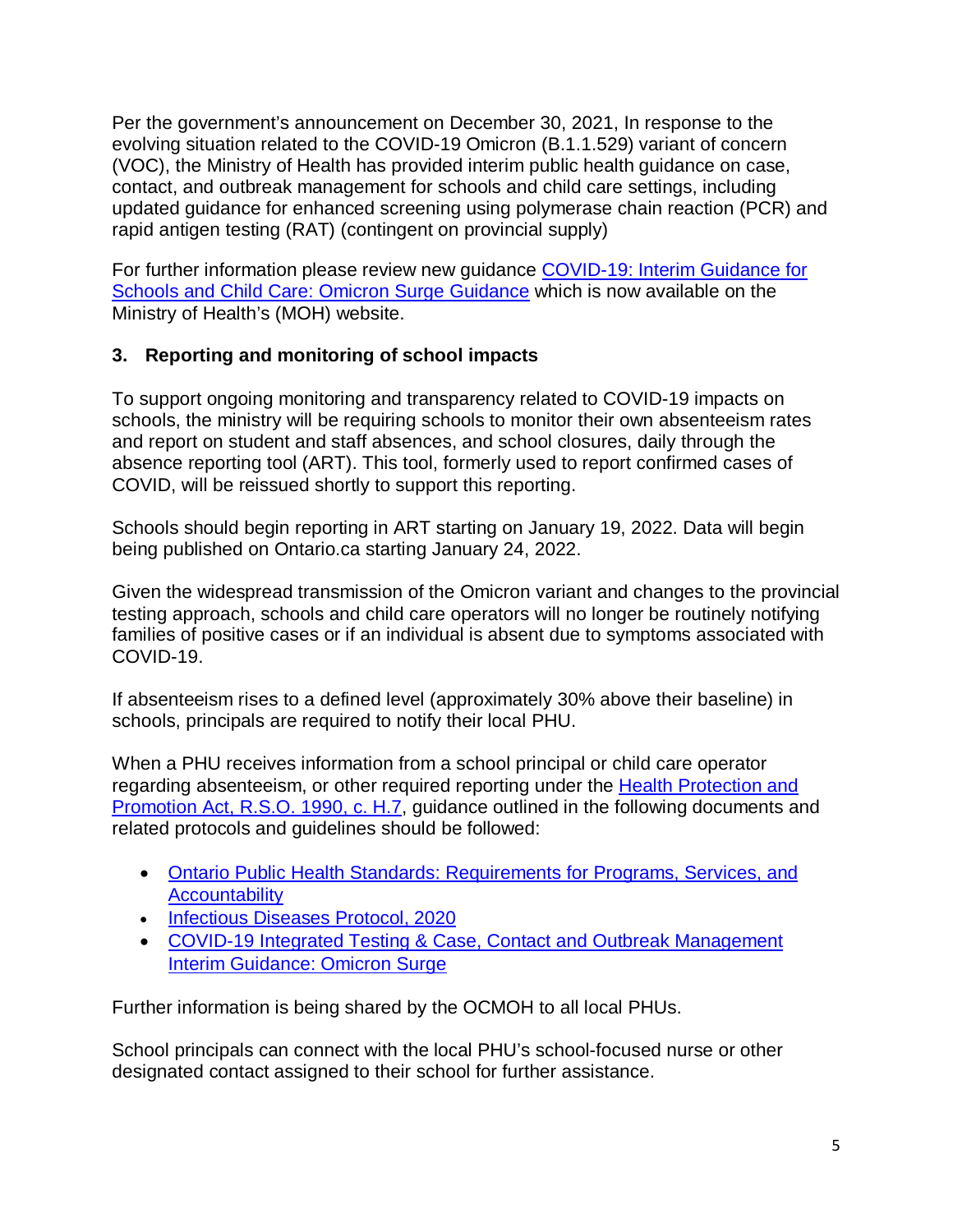#### **4. Mitigating school closures**

In addition to the guidance for school boards, to minimize school closures related to absenteeism announced on December 30<sup>th</sup>, 2021 (i.e. rotating/planned remote days if needed), the ministry is providing additional guidance to help maintain operational safety and provide necessary guidance to school boards with respect to dismissal of cohorts/schools.

Operational closures must be a last resort. School boards are expected to exhaust all efforts to fill staff vacancies, including through substitute teachers, retired teachers and teacher candidates with a temporary teaching certificate, before moving to remote learning for individual schools.

Boards should minimize the length of time a school is closed for operational reasons and reopen the school as soon as possible. The advice of the local public health unit may be sought on a reopening approach where appropriate.

School boards should provide as much notice as possible to students, families and staff affected by closures of in-person learning.

If a school is closed for in-person learning, school boards should report this information to the local Field Services Branch Regional Office.

# **5. Staffing**

Further to the [announcement](https://news.ontario.ca/en/statement/1001408/ontario-takes-action-to-support-staffing-access-in-schools) on January 10th, 2022 to temporarily increase the 50-day re-employment rule to 95 days for teachers, principals, and vice principals in the publicly funded school system until June 30, 2022, the Ministry will be expanding the use of Temporary Certificates to a new cohort of Ontario teacher candidates in order to help provide temporary staffing stabilization in our schools.

Given continued shortages and following engagement with sector partners, new regulatory amendments will expand the use of temporary certificates to eligible first-year teacher candidates. In addition, the requirement to hold a degree will be clarified to include those candidates who have completed all of the requirements of a postsecondary degree, in a discipline other than education, whether or not it has been conferred. This will result in candidates who are in concurrent programs (where the undergraduate requirements are completed at the same time as the teacher education program) being eligible if they meet all other requirements for a temporary certificate. Temporary certificates for eligible first-year teacher candidates will be issued after the regulation is filed and be effective the date the certificate is issued and expire December 31, 2023.

The further expansion of Temporary Certificates is intended to help provide temporary staffing stabilization in our schools. It will also contribute to the completion of required practicum days at the same time.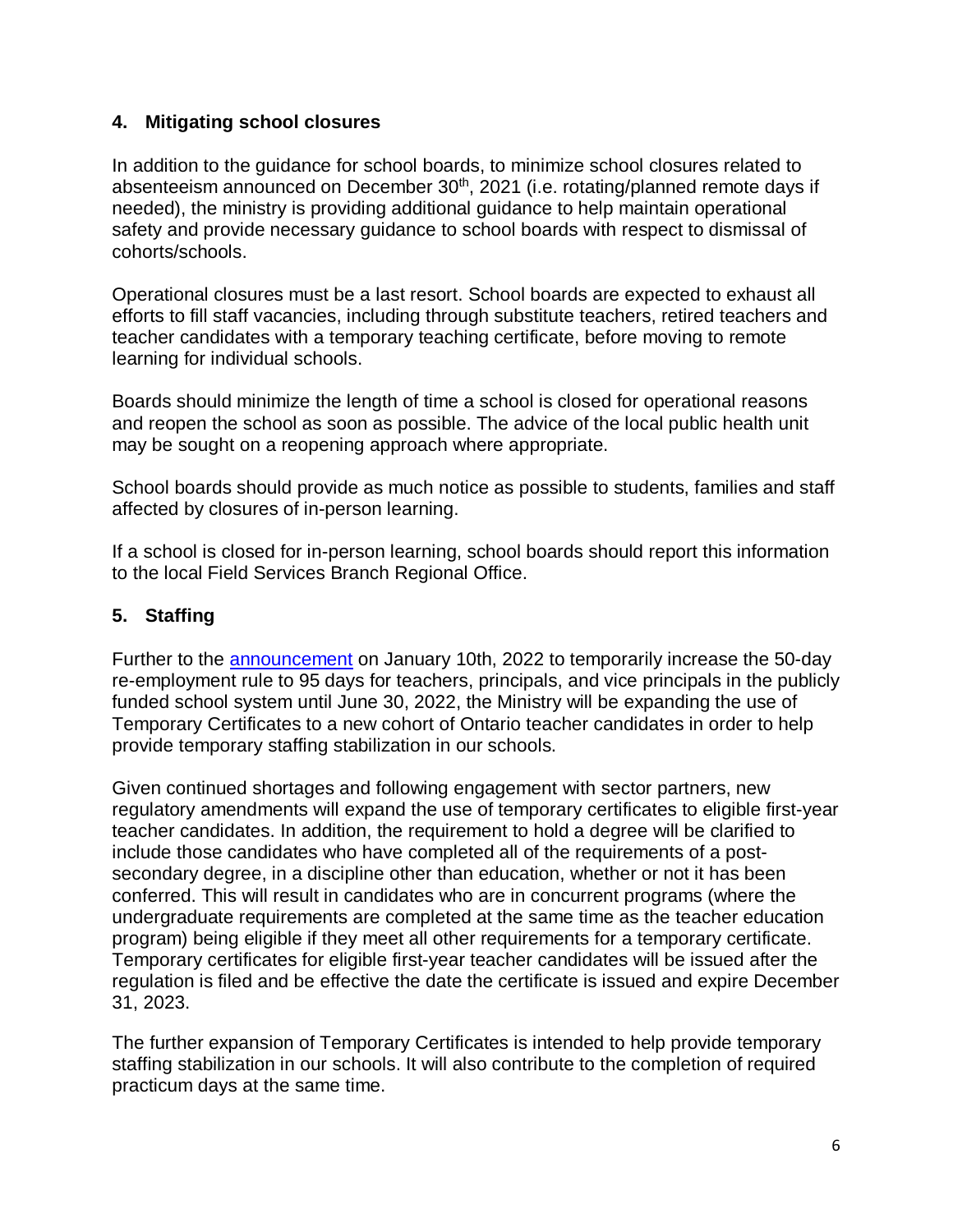As with the initial cohorts, Temporary Certificate holders are members of the Ontario College of Teachers. Faculties of Education will continue to set guidelines for their students depending on the structure and flexibility of their program. School boards are expected to hire from their existing daily occasional teaching and long-term occasional teaching roster prior to hiring teacher candidates on a Temporary Certificate, subject to the terms of local agreements.

## **6. Testing**

Building on existing efforts to date, including the provision of rapid antigen screening tests to students prior to the holiday break, the Ministry will be providing two rapid antigen tests per person for symptomatic use per the [revised symptom screener.](https://covid-19.ontario.ca/school-screening/)

Starting the week of January 10<sup>th</sup>, 2022, school boards will begin receiving shipments of rapid antigen tests.

As of January 17, school boards should have a sufficient supply of rapid tests to make two tests available for all in-person elementary students, and all school board staff who come into contact with students. School boards will also receive a substantial supply of rapid antigen tests for distribution to secondary students, with additional rapid tests being delivered during the week of January 17. These deliveries should allow for full distribution of two tests per individual for all students and staff, with a commitment to ongoing provision of rapid antigen tests, pending supply.

Please note that in alignment with guidance, school boards will be required to de-kit boxes in order to provide two rapid antigen tests per individual. School boards are also being asked to support distribution to their co-located child care centres. Rapid antigen tests will be made available for all child care children and staff, with an initial supply of two tests per individual.

Rapid antigen tests are also being made available for all school bus drivers, with an initial supply of two tests per individual.

Students and staff will be required to actively screen each day, regardless of access to testing and to isolate if symptomatic, regardless of vaccination status and/or test access.

The two rapid antigen tests provided are to be used when individuals are symptomatic.

As per the [COVID-19: Interim Guidance for Schools and Child Care: Omicron Surge](https://www.health.gov.on.ca/en/pro/programs/publichealth/coronavirus/docs/school_childcare_guidance_omicron.pdf)  [Guidance,](https://www.health.gov.on.ca/en/pro/programs/publichealth/coronavirus/docs/school_childcare_guidance_omicron.pdf) if two consecutive RATs, separated by 24-48 hours, are both negative, the symptomatic individual is less likely to have COVID-19 infection, and the individual should isolate until symptoms are improving for at least 24 hours (or 48 hours if gastrointestinal symptoms are present).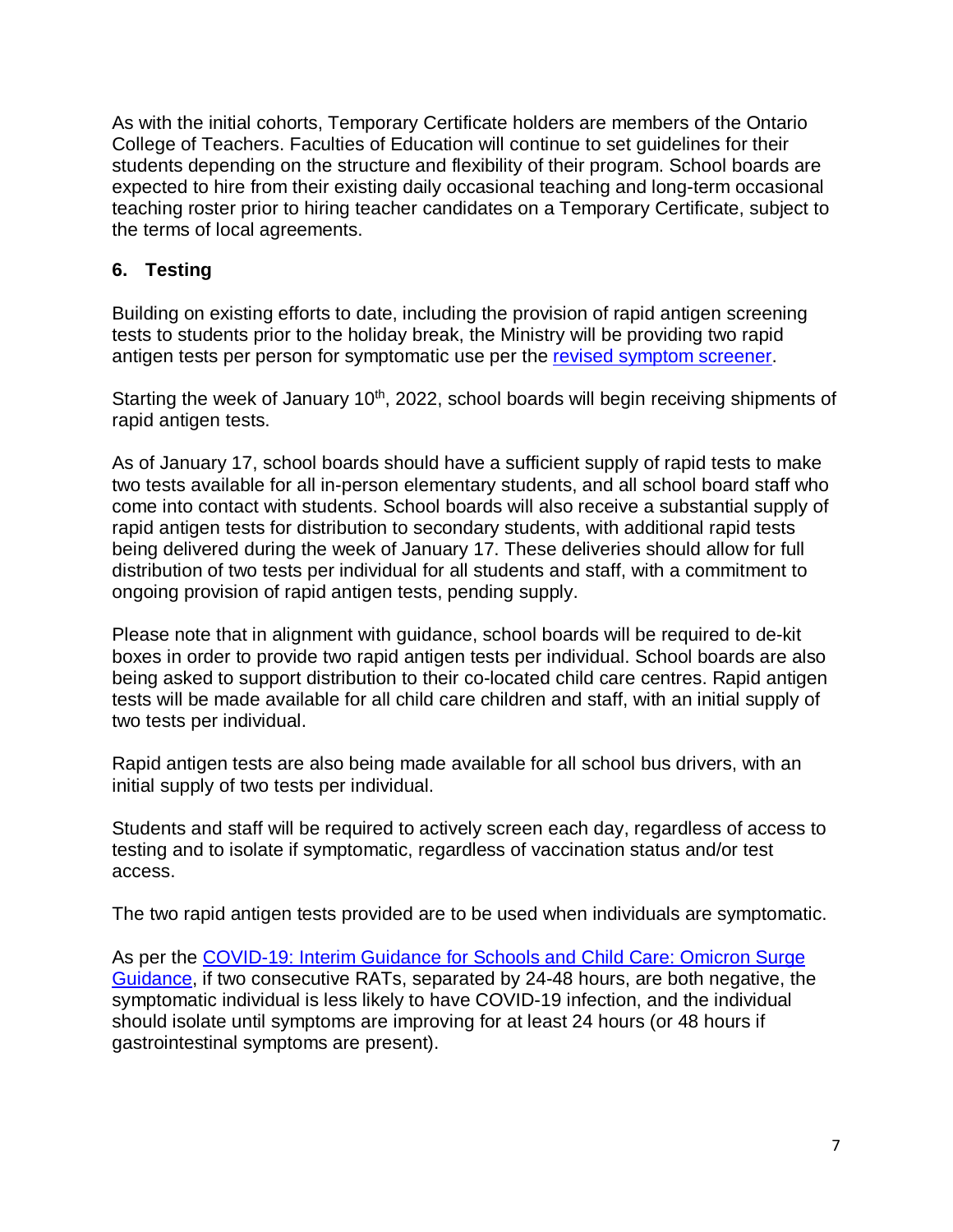Further implementation details including the type of rapid antigen tests being provided, kitting instructions and distribution to co-located child care centres will be provided shortly through your regional office.

As a reminder, as an interim approach until a consistent supply of rapid antigen tests is confirmed, and in alignment with updated testing guidance from the Ministry of Health, the remaining PCR self-collection testing kits already in schools may be distributed with a targeted focus on students and staff who develop symptoms commonly associated with COVID-19 while at school. Schools can deplete their existing supply of PCR selfcollection kits during the transition to rapid antigen tests across the sector. As, this is an interim testing option, additional allocations of PCR self-collection kits cannot be provided. If students are symptomatic at home, they are encouraged to stay at home and isolate and should not go to school to pick up a testing kit.

# **7. Masking**

# **Staff:**

Further to the commitment to provide education staff with the option of a non-fit-tested N95 mask, as of January 11<sup>th</sup>, 2022, initial deliveries have been made to all school boards.

While the guidance remains that all education staff must wear a medical/surgical mask, the ministry will also be providing education staff, including school bus drivers, with the option of a non-fit-tested N95 mask. Consistent with advice from the Ministry of Labour, Training and Skills Development and the Office of the Chief Medical Officer of Health, all education staff, including school bus drivers, should be provided with an allocation of one non-fit-tested N95 mask each day. Replacing a mask is driven by factors including but not limited to:

- When it is no longer tolerated or accepted;
- When the filtering part of the mask is wet;
- When the mask has lost some of its integrity: relaxed elastic, damaged filtering part; and
- When there were potentially infectious droplets splashing onto the mask.

Please be advised that to further protect the longevity of the non-fit-tested N95 masks, these masks should be restricted to indoor use. If wearing a mask while outside, staff should switch to a medical/surgical mask.

While staff are to be allocated one non-fit-tested N95/day, to the extent there may be occasional damage, school boards will be provided with a small margin for spoilage.

The existing requirement for staff who perform aerosol generating medical procedures (AGMP) to wear a fitted N95 mask does not change.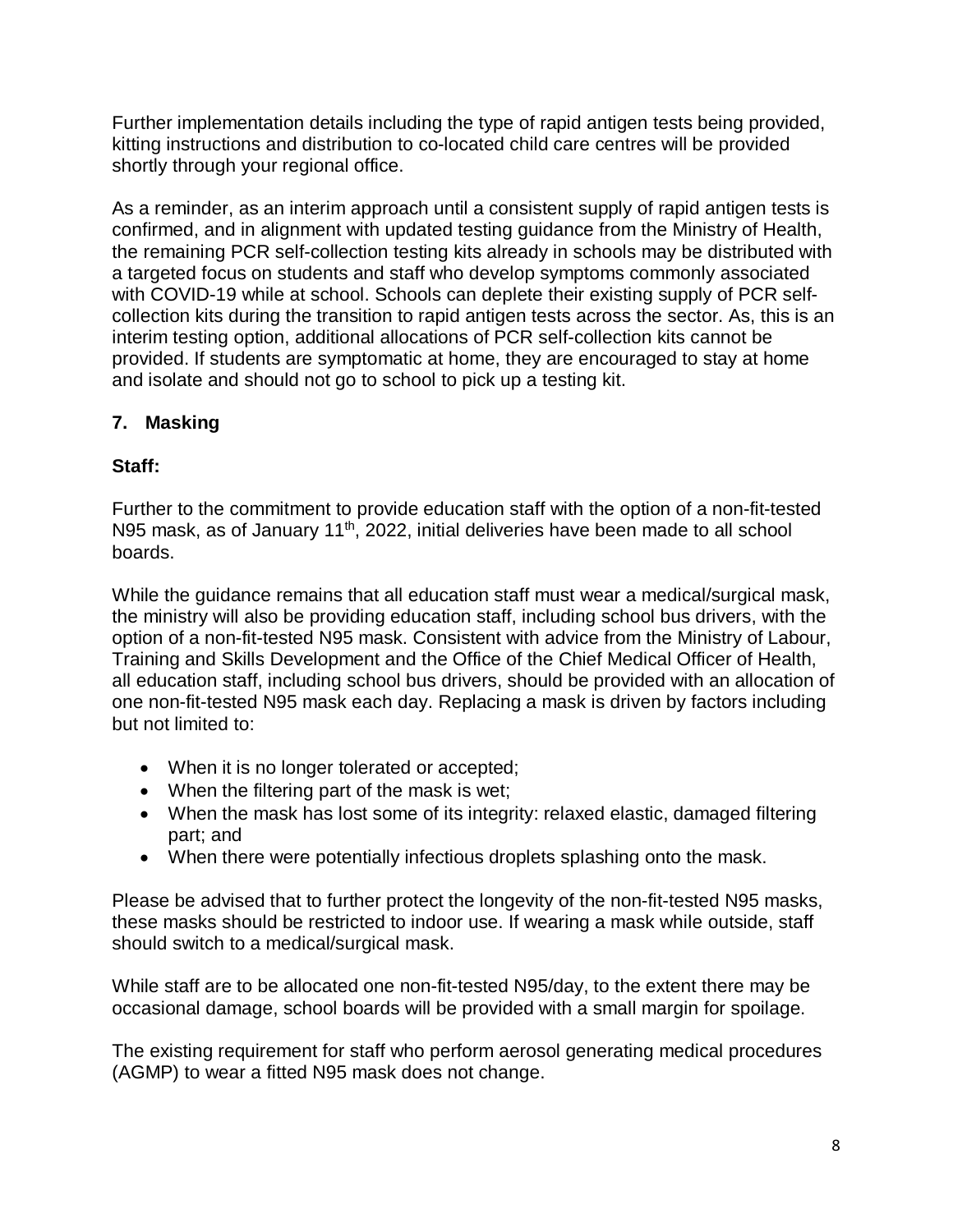## **Students:**

On December 30<sup>th</sup>, 2021, the government also committed to expanded access to free high-quality three-ply cloth masks. As of January 17, 2022, shipments of more than 4 million three-ply cloth masks will be complete and available for students who need them.

#### **8. HEPA filter unit update**

Further to the announcement that 3,000 additional standalone HEPA filter units will be deployed to schools, school boards have been advised of their allocation of the 3,000 additional units, with shipments beginning this week.

Building on the existing 70,000 HEPA filter units and other ventilation devices already in schools, school boards have been asked to deploy the 3,000 new units to learning environments in schools in a manner that maximizes their benefit and minimizes overall transmission risks.

The ministry will continue to work with the OCMOH and local PHUs to adjust health and safety requirements and update guidance as required based on the public health environment, to ensure schools remain as safe as possible and open for in-person learning – critical to student mental and physical health and academic success.

Thank you for your ongoing partnership as we work to keep schools safe and open to in-person learning.

Sincerely,

Stephen Lecce Nancy Naylor

Minister **Deputy Minister**